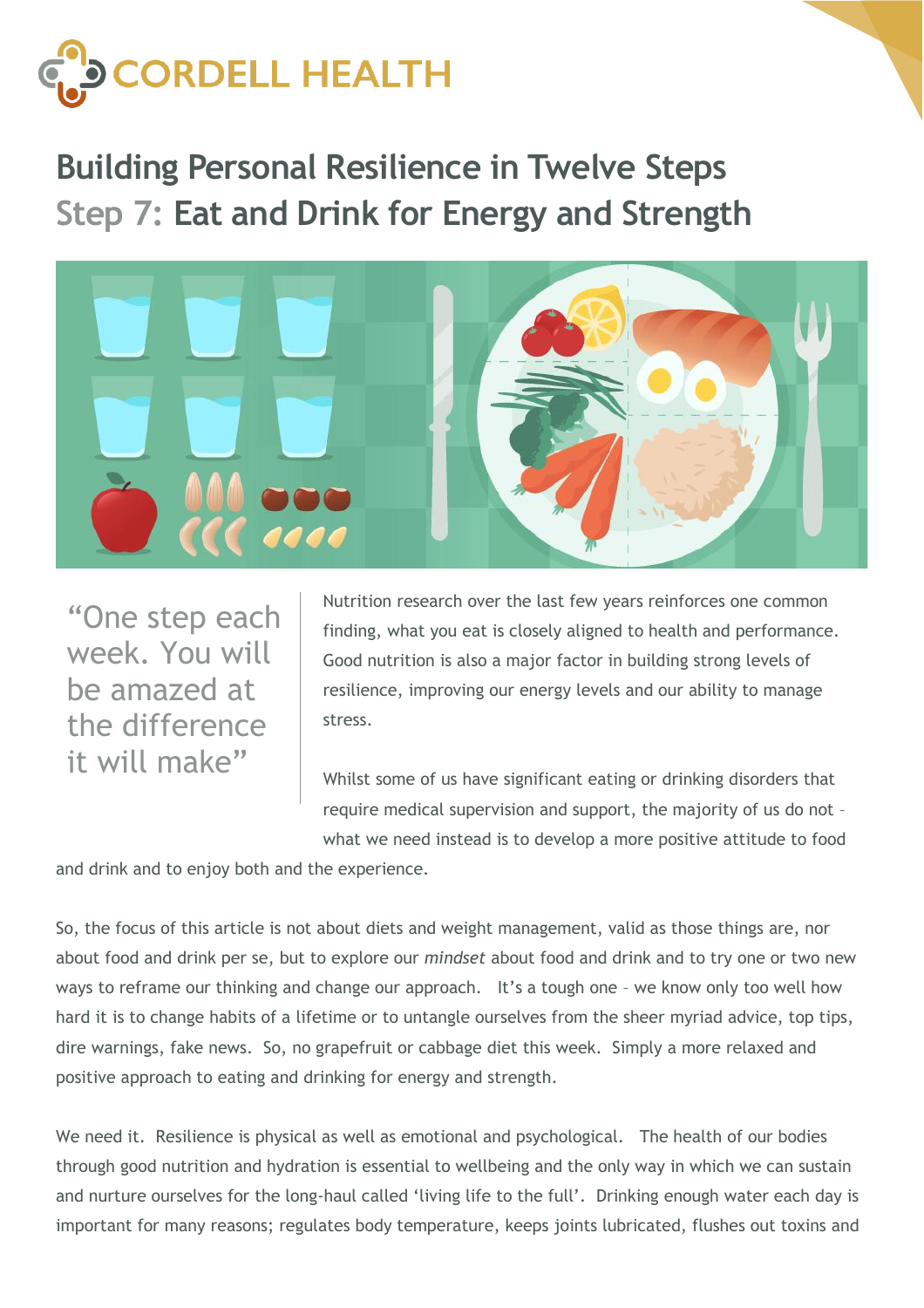

keeps organs functioning properly. Being well-hydrated also improves quality of sleep, concentration and mood.

For people who are working a shift schedule, nutrition is a key factor in keeping healthy and staying alert; preparing meals for shifts and for when you get home helps ensure you're making healthy food and drinks choices for good work and rest.

Alongside ensuring we eat enough of good things is the need to create situations where food and drink are enjoyable experiences. The opposite is where our relationship with food and alcohol become harmful and even destructive.

Try each of the following ideas this week --- apply them to yourself, as appropriate, but also within your family or circle of friends if you have the opportunity. Through changing our behaviours we can start to re-educate our minds about food and drink and continue to build our resilience.

**Load your fridge and cupboards with the best you can buy.** Good nutrition is linked to energy and performance yet too often all we have in our fridges is an out of date low-fat yoghurt, some tuna covered in clingfilm and some stale cheese (or is that just my fridge?). That makes us tempted to eat food items that are not as healthy, or we skip substantial meals altogether. So, this week clear out your fridge and plan a weekly shop in an unhurried way. If you can, shop only once this week and get everything at the same time. Possibly buy less food, and keep to a planned list, but buy the things you like. Stock your fridge and cupboards around the seven days of meals plus some healthy snacks. What you are doing is immediately reframing your thinking about food to what you can have and enjoy. Buying what you like is not just a treat, it's a positive statement that you are worth it and that you have definite preferences and taste. *Fill your fridge and cupboards, empty your guilt.* 

**Make each and every meal an event.** Whether it is breakfast, lunch, or dinner or the mid-morning snack, make each time you eat an 'event' – a precious moment when you take time to enjoy the experience. This could also be known as Mindful Eating; noticing the smell, the texture of the food as it enters your mouth. The taste on biting, chewing and on swallowing. Sit down to breakfast rather than rush about brandishing a slice of toast, and in the evening lay the table, bring everyone together, turn off the TV, and sit around enjoying the time spent eating together. No arguments at the table, no 'heavy talk', instead just fun and energy. If you are alone, think about your day, what went well, perhaps use the time to free your mind and reflect on how you are doing with your meal planner. Acknowledge what's going well.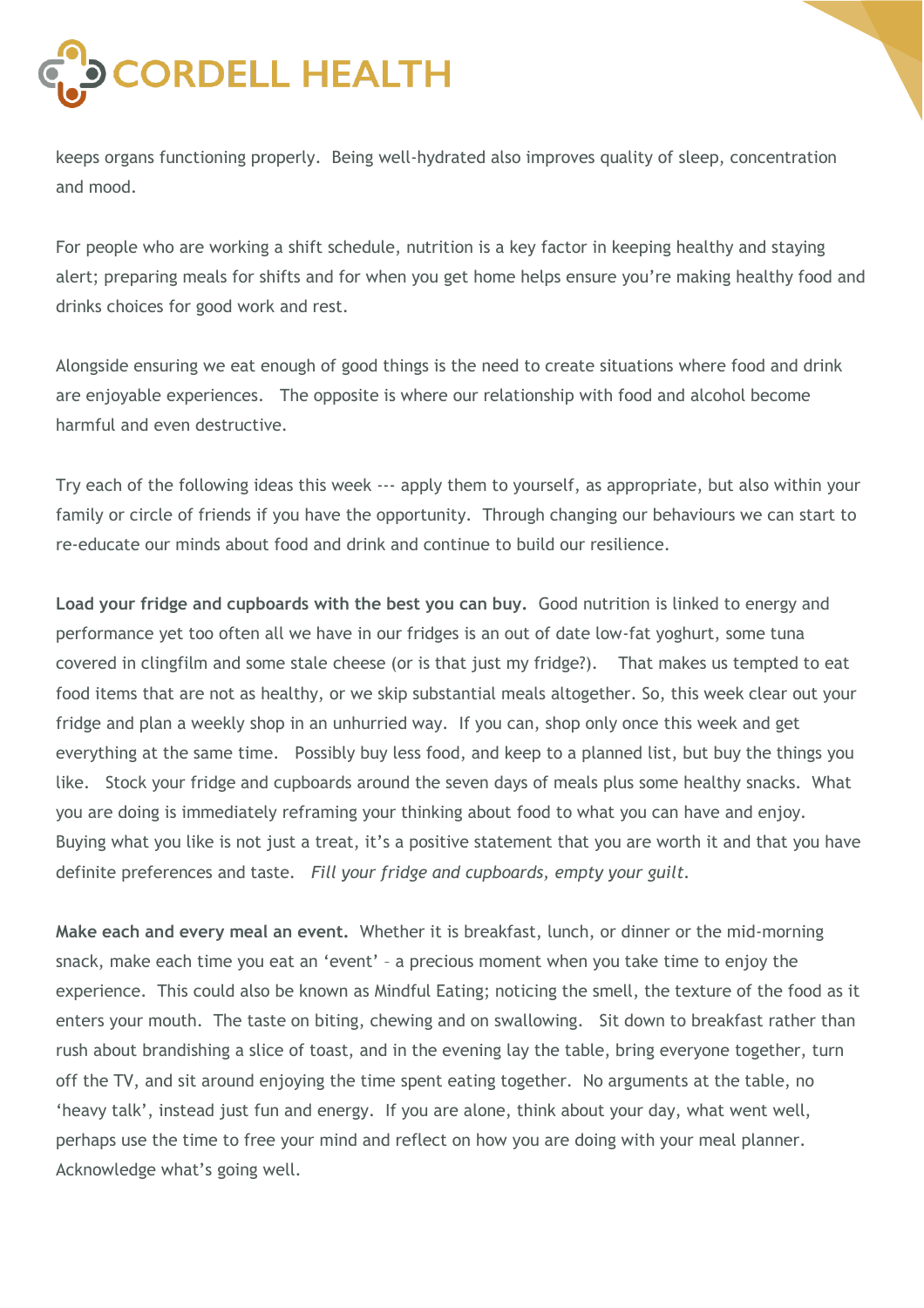

We know that normal lunchtimes may have changed for many but try and stick to a routine, pack yourself a really fun lunch-box, make time for a break. Don't sit at your workbench, in your work vehicle or in front of your computer screen – find a quiet spot and enjoy the food, perhaps eat, then have a good natter to a friend or family member.

Associate food with positive personal and social time and look forward to the event every bit as much as you do to the food. *Make all your eating and drinking this week part of an Event Calendar.*

**Satisfy your cravings: know your limits.** Get to know your appetite better. Sometimes we eat simply because we are conditioned to think "it's time to…" whether we are hungry or not. Learn to know the signs of when you are truly hungry and thirsty. Is it when your tummy rumbles or your mouth feels dry? Is it when you're thinking sticks on visualising food or a drink? Know your own triggers and have something to eat or drink when your body tells you. Normally this will coincide with the "food event calendar" you have drawn up above, but if not, then bring things forward or delay things a little.

Perhaps you are only a little hungry, so just eat a little. We develop a mindset which makes us finish everything on our plate or in our glass whether we want it all then or not. Practice saying "I'll leave that for later" and if later comes and you still do not want it, then leave it. What you are doing in this exercise is moving away from "conditioned eating" behaviour, (set times, set amounts) and responding instead to your own body. *This week simply listen to your body.* 

**Resist being a martyr.** We can have such negative thoughts about our food and drinking habits, lurching from over-indulgence to guilt-ridden deprivation. Some of our work on positive thinking will help, but we also need to change the conversations we are having with ourselves and be more reasonable about our wants and needs. This does not mean we do not have any self-control, but we decide the rules and we decide to stick by them.

Instead of "*I never eat chocolate now*" try saying "*I enjoy a little chocolate once in a while",* or "*I never eat between meals*" to "*I enjoy having a mid-morning snack of fruit"*. Give yourself permission to enjoy your food and drink. Set your own rules, not those pushed on you by other people, by the media, by social conditioning. Enjoy good food, including treats, as part of living well and nurturing yourself. If you start listening to your body, then this will help you to exercise self-control. *This week set your own rules for what you will and will not eat.* 

The more you think positively about food and drink the sooner your attitude and behaviours can change. You will develop a lasting and positive relationship to food and drink, and this in itself will build your self-belief in your own ability to make and stick to your own rulebook.